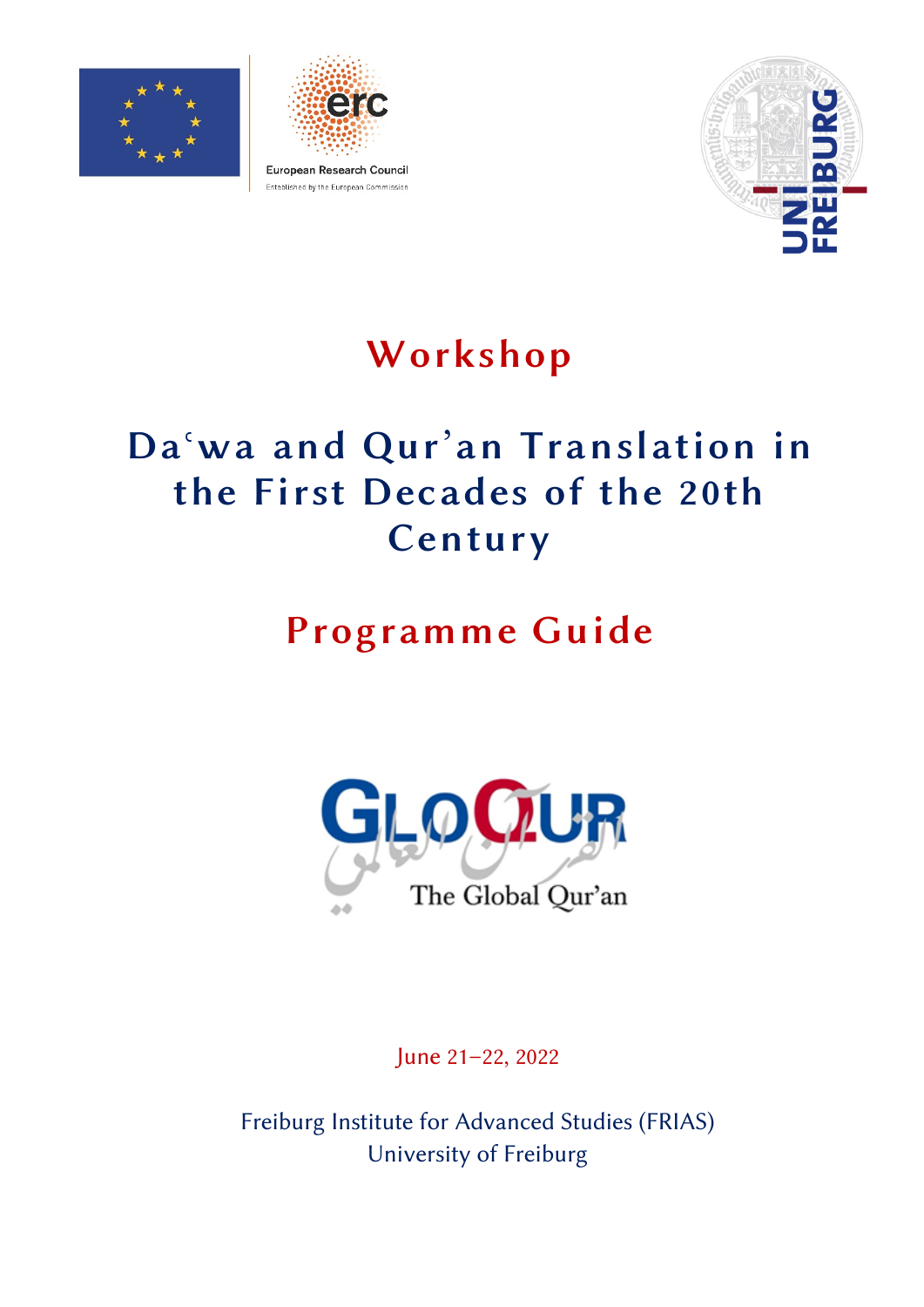#### Oğuzhan Tan: Two Late-Ottoman Quasitranslations of the Qur'ān: Tibyān and Mawākib; Islamic Law, Printing Policies, and Readership:

The traditional standpoint opposing the translation and publication of the Qur'ān shifted as a result of the transformative impacts of Ottoman modernization. To begin, some hybrid translations were composed. They included Turkish translations of certain short commentaries written in Arabic or Persian, as well as quotations obtained from other tafsīr books. Ayntābī Mehmed Efendi (d. 1699) and İsmail Ferrūh Efendi (d. 1840) wrote the first examples of this genre under the titles Tefsīr-i Tibyān and Mawākib, respectively. These works were later published, under sponsorship of the state and with permission of the scholars, paving the path for contemporary Qur'ānic translations.

Oğuzhan Tan is an Associate Professor of Islamic Law and the Methodology of Islamic Jurisprudence at Ankara University's Faculty of Divinity.

## Natana Delong-Bas: Bridging the Orient and the West: Tracing Translations of the Qur'ān into English through Arabia and the British Empire in India in the First Decades of the 20th Century:

An exploration of the intersection of religion, politics and academics through transregional travels between Britain, Arabia and India from the pre-WWI era through the end of the British Empire in India, finding a central locus in the Arabian court of Abdulaziz Ibn Saud. Qur'ān translators and translations into English are placed into historical perspective and analyzed through the lens of Orientalism, investigating the Orientalization of Europeans during their sojourns in Arabia and India through conversion to Islam and engagement with the "authentic" land and language of the Qur'ān, even as Indian Empire Muslims became Orientalized through sojourns in Britain.

Natana Delong-Bas is Associate Professor in the Theology Department at Boston College. She is an expert in Islamic Law and the history of Islamic reform movements, especially the Wahhabiyya.

Sohaib Saeed: The Translator and the Sheikh: Lessons from Pickthall's Awkward Egyptian Encounter:

In a fascinating first-person account preserved in Anne Fremantle's biography Loyal Enemy, Muhammad Marmaduke Pickthall (1875–1936) describes his arrival to Cairo with his completed translation of the Qur'ān. Having already received patronage from the Nizam of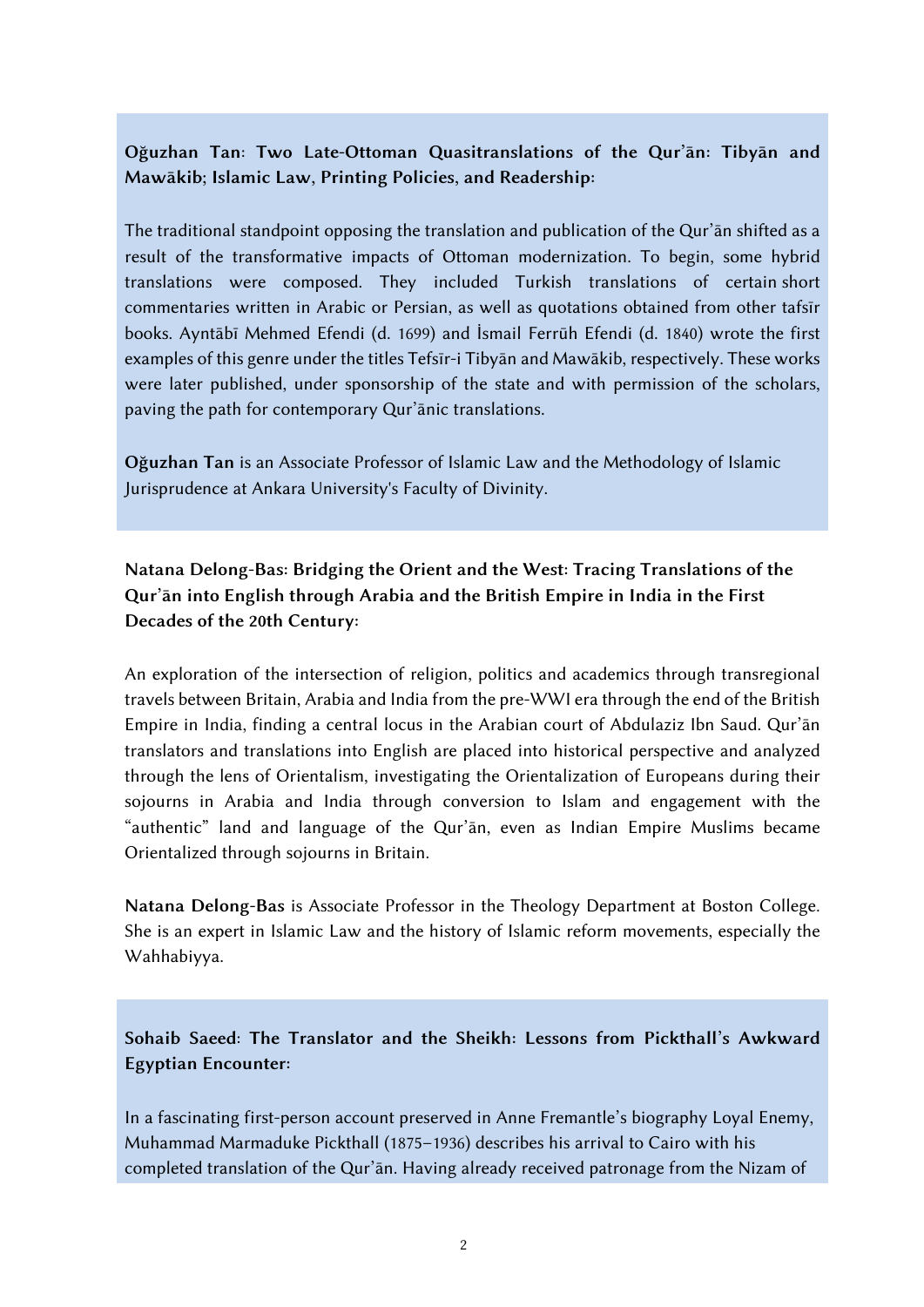Hyderabad, he now sought approval from the scholars of Egypt. He soon learned that, not only had Muhammad Ali's translation been publicly burnt in the Azhar Mosque, but "all translation of the Qur'ān, however faithful, was held to be unlawful by a powerful section of the ʿUlama." The present paper considers the dynamics between competing scholarly trends of the day; the issues raised with Pickthall and his reactions to them; and the abiding value of The Meaning of the Glorious Qur'ān.

Sohaib Saeed was trained in Tafsīr at Al-Azhar University in Cairo, and completed his PhD at SOAS, University of London. Until recently, he was a postdoctoral researcher with The Global Qur'ān project (Freiburg). He is presently working on translations of the Qur'an and several exegetical works, and his monograph Explaining the Qur'ān Through the Qur'ān is forthcoming with Edinburgh University Press.

## Charles Ramsey: 'To make English itself an Islamic Language': Abdullah Yusuf Ali's The Holy Qur'ān: Text, Translation, and Commentary:

From among the English translations of the Qur'ān prepared from South Asia, none has gained such wide usage and lasting appeal in the practice of daʿwa as that of Abdullah Yusuf Ali (1872-1953). He succeeded in rendering a dynamic equivalence of the message within stylistic bounds that honored traditional Muslim expectations and yet was appealing to a modern audience. The secret of his was, as I argue, that Yusuf Ali sought not only to provide the meaning of the Qur'ān to a curious audience, but rather to bring the reader into the experience of the Qur'ān so as 'to make English itself an Islamic language'.

Charles Ramsey (PhD, Birmingham) is Lecturer in the Department of History at Baylor University and teaches courses on South Asia and Islamic Studies. Prior to this, he was Assistant Professor of Religion and Public Policy at Forman Christian College in Lahore, Pakistan.

Matthew J. Kuiper: Abdul Majid Daryabadi's Tafsir ul-Qur'an and the Da'walogy of Abu'l-Hasan 'Ali Nadwi:

Sayyid Abu'l-Hasan 'Ali Nadwi (d. 1913-1999) was among the 20th century's most prominent Sunni scholars and theologians of *da'wa* in his home country of India and the wider Muslim world. Tucked away in his vast literary corpus is a commendation of Abdul Majid Daryabadi's (1892-1977) Tafsir ul-Qur'ān, which Nadwi endorsed as the "most dependable" Qur'ān translation/commentary in English. This paper examines the thought and activism of Nadwi in tandem with the content of Tafsir ul-Qur'ān in order to explore why Nadwi arrived at this conclusion. It argues that Nadwi's experience, concerns, and what may be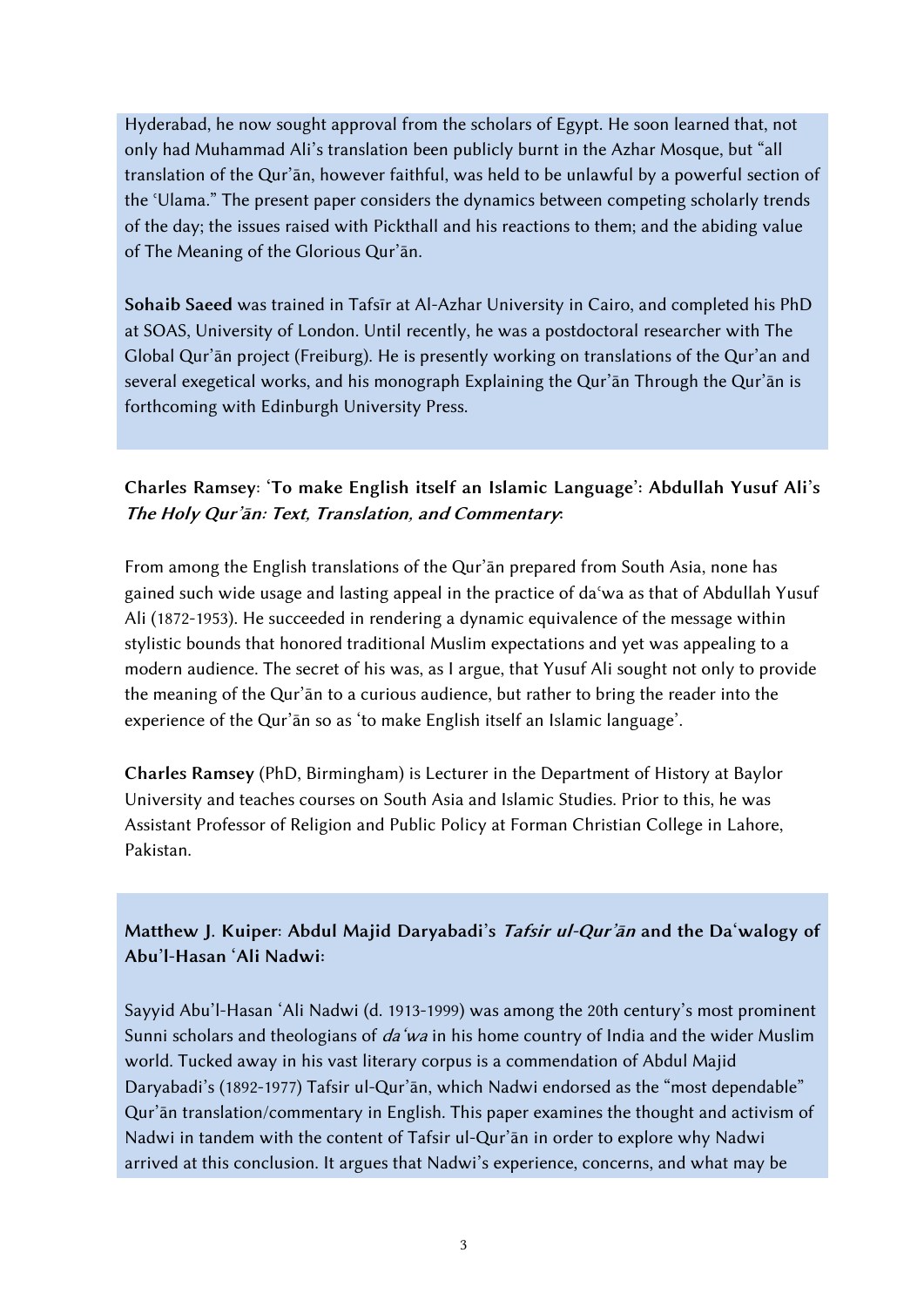called his "da'walogy" corresponded in key ways to Daryabadi's own. In studying this particular case, the paper illustrates broader linkages between da'wa, Qur'ān translation, networks of like-minded scholars, and rising religious competition in the late-colonial and post-colonial periods.

Matthew J. Kuiper is Assistant Professor of Religion at Hope College in Holland, Michigan, and author of "Da'wa: A Global History of Islamic Missionary Thought and Practice" (Edinburgh University Press, 2021), and "Da'wa and Other Religions: Indian Muslims and the Modern Resurgence of Global Islamic Activism" (Routledge, 2018).

### Afsan Redwan: Rising out of Empire, Context Collapse and the Emergence of an English Qur'ānic Genre:

Analyses of Dr Abdul Hakim Khan (1905), Muhammad Ali (1917) and Yusuf Ali's (1934) Qur'ān translations work to provide the structural basis for creating a new distinct type of religious literature. This is especially so when compared to genre categories in historical English religious literature. English religious literature was primarily expressed through four genres: religious didactic poetry and prose, philosophical (mainly Biblical), political and new romanticism (drama and plays). These early English Qur'ān translations introduced a new 'contextual da'wah' genre. Presentational forms and the semiotic text play a significant role in formulating the genre boundaries of these English Qur'ān translations.

Afsan Redwan is a current PhD research student at the Islam UK Centre of Cardiff University. He is researching Qur'ānic hermeneutics in English Qur'ān translations. His interests include theology, religion, ethics and science.

#### Musthafa Thanveer: Early Malayalam Translations of the Qur'ān:

The paper is an exploration of the texts and historical contexts of four major early/mid twentieth century translation attempts of Qur'ān in the South Indian language of Malayalam. The account showcases the situatedness of these translations in the colonial experiences of the region, as well as in the discursiveness of the then global Islamic trends of Da'wah and Islah. The paper also looks at the theological controversies these translation projects evoked within the Malayali Muslim community.

Musthafa Thanveer P. M. is currently a doctoral student at the Department of History & Culture, Jamia Millia Islamia University, New Delhi. His PhD research topic is "Islam and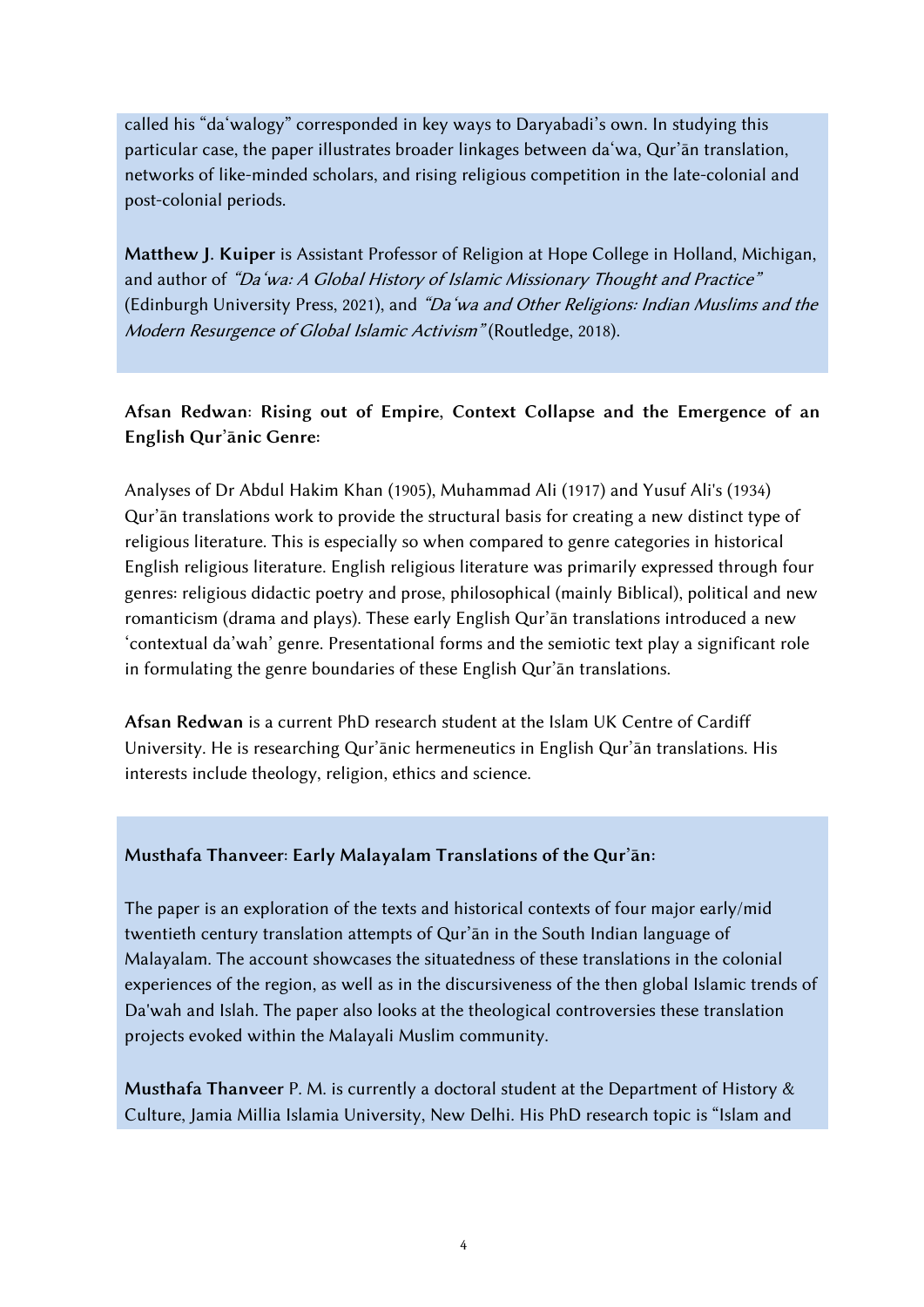Indian Nationalism: Mappila Leaders of the Congress, 1915-1950." Thanveer did his postgraduation in modern Indian History at the Centre for Historical Studies, JNU, New Delhi.

#### Gulnaz Sibgatullina: Debating Translatability: The early 20th-century Tatar press on Qurʾān Translations:

Translatability of the Qur'ān into Turki-Tatar was one of the major topics discussed in the Tatar press in the early 20th century. This paper focuses on the arguments in favour of a translation given on the pages of the Shūrā journal, where theological reasoning was often intertwined with a presentation of the socio-political benefits of having the Qur'ān in the mother tongue. Shūrā contributors argued that a Qur'ān translation would be an instrument to shield against attacks from Christian missionaries and Russian Orientalists on Islam and enable daʿwa among Tatars who were illiterate in Arabic or previously converted to Christianity.

Gulnaz Sibgatullina is a postdoctoral fellow at Amsterdam School for Regional, Transnational, and European Studies at the University of Amsterdam and the Institute for European, Russian, and Eurasian Studies at George Washington University. Her research interests focus on the history and presence of Islam in Europe, sociology of religion and religious language, and postcolonial studies.

### Jajang A. Rohmana: Translation of the Qur'ān and Reformist Da'wa in West Java: Ideology, Literacy and Modernity:

The translation of the Qur'ān in West Java in the early twentieth century could not be separated from the da'wa activities of reformist Muslims. This can be seen from the publication of the Sundanese translation of A. Hassan's Tafsir Al-Foerqan, and other translations of the Qur'ān by his friends. I argue that these Sundanese translations not only promote reformist ideology, but also shift the formation of translation and literacy culture, from interlinear word-for-word to verse-for-verse translation, from handwriting to print literacy, from both Jawi and Pegon to Latin script.

Jajang A. Rohmana currently lectures at the Sunan Gunung Djati State Islamic University in Bandung. He earned his doctorate in 2013 at the same university for his dissertation on Qur'anic exegesis in West Java. He has published many articles on Sundanese translation and exegesis of the Qur'ān.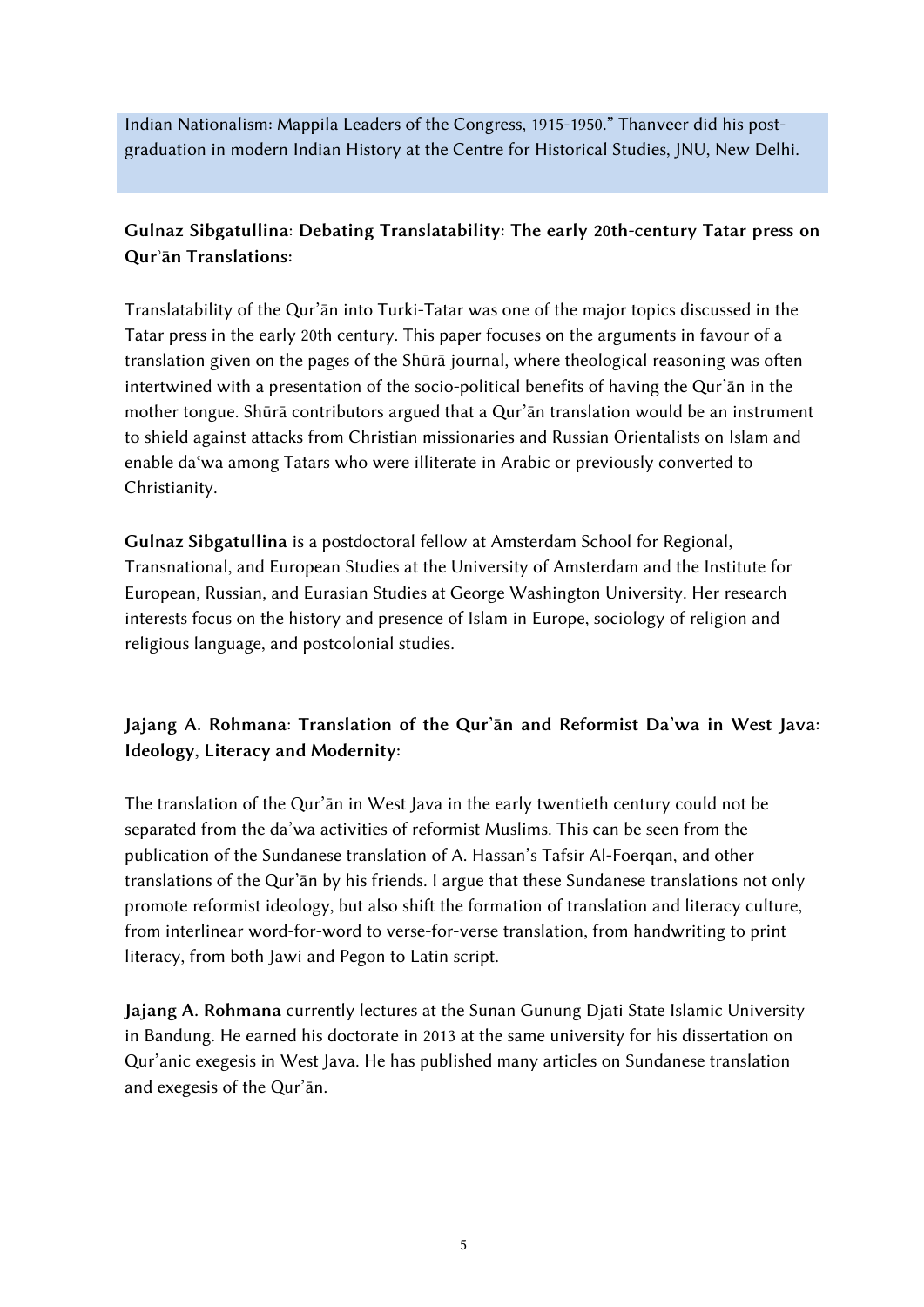### Ahmad Najib Burhani: The Ahmadiyya Translation of the Qur'ān in Indonesia: Reception and Controversy:

Despite the accusation of heresy, Ahmadiyya translations of the Qur'ān have been influential in the Indonesian community in the first half of the 20th century. Soedewo's translation, for instance, was widely used by intelligentsia as a main source to know about Islam. Why did Ahmadiyya translations of the Qur'ān have a significant place in the Indonesian Muslim intelligentsia of the early 20th century? What was the appeal of these translations? What is the contribution of these translations to the study of the Qur'ān in this country? This paper argues that the success of Ahmadiyya translation during the revolution era is based on three reasons: language (Dutch is the language of intelligentsia), content (it fit with the need of intelligentsia who seek a harmonious understanding between *religie* and wetenschap), and form (the only available rendering of the Qur'an in modern form of publication). In the context of ideology, the reception of Muslim intelligentsia was mainly for their contribution in defending Islam against the penetration of Christian missions and the coming of secular and atheistic ideologies.

Ahmad Najib Burhani is researcher and chairman of the Institute of Social Sciences and Humanities (ISSH) at the National Research and Innovation Agency (BRIN). He received his PhD in Religious Studies from the University of California-Santa Barbara. His latest book is "The New Santri: Fragmentation of Religious Authority in Indonesia" (ISEAS 2020).

#### Zeyneb Hale Eroğlu: The Ahmadiyya and Reformist Thought in Republican China:

During the Republican period in China (1911-1949), Chinese Muslims established intellectual connections with global Muslim reformist movements. Many Chinese Muslims found the Ahmadiyya's reformist agenda particularly appealing in the context of China where Muslims have been a minority. The English language sources published and disseminated by the Ahmadis facilitated the spread of their ideas in China, especially among intellectuals who had no access to Arabic sources. This presentation examines one of the first Qur'ān translation projects initiated by a group of Chinese Muslim intellectuals influenced by Ahmadi ideas.

Zeyneb Hale Eroğlu is an Assistant Professor of History and Asian Studies at Boğaziçi University in Istanbul. She received her Ph.D. from the program of Inner Asian and Altaic Studies at Harvard University. She specializes in the history of Islam in China and she is currently working on a book project titled, "Islam in Translation: Muslim Reform and Transnational Intellectual Networks in Modern China."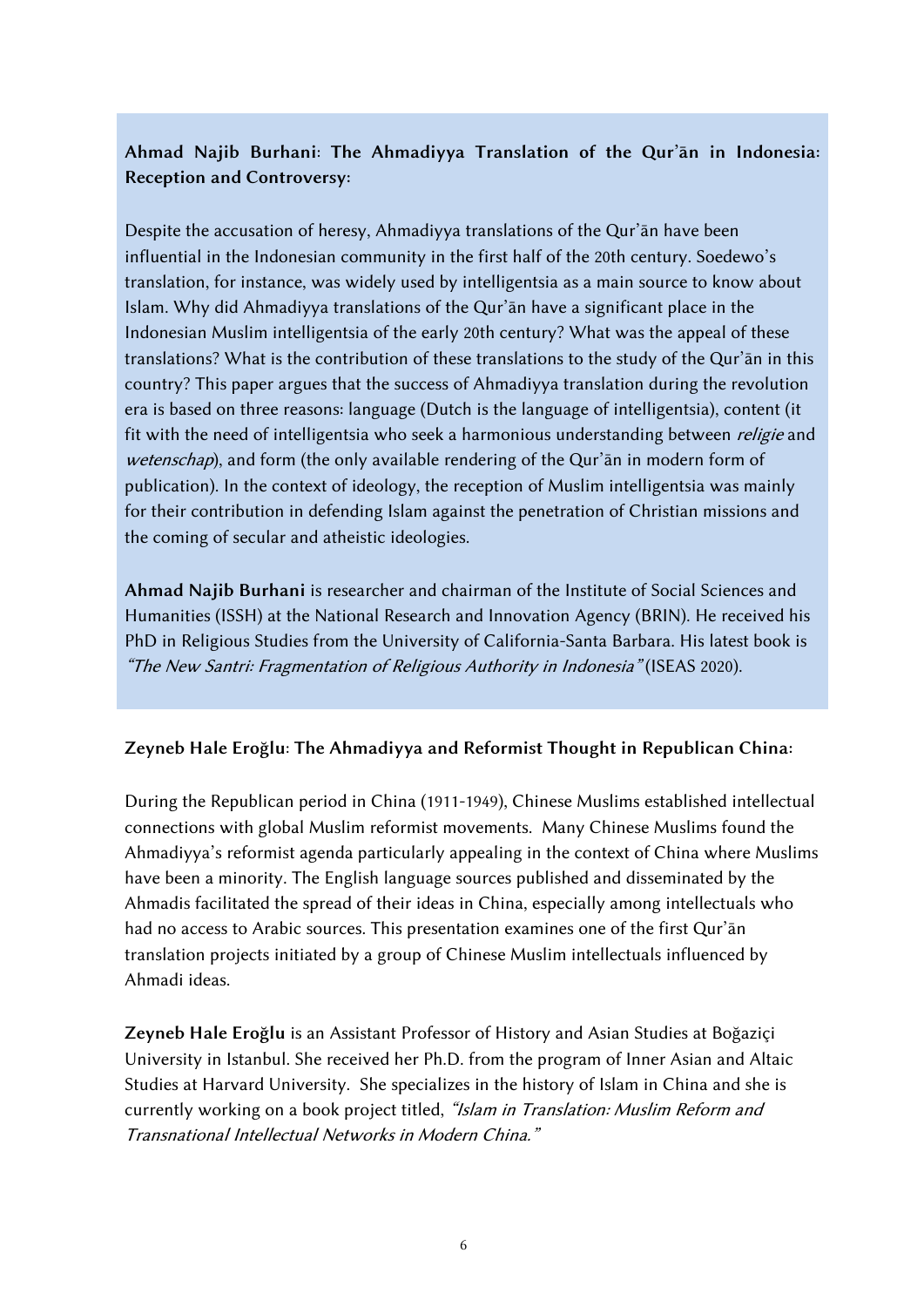#### Gerdien Jonker: On the Difficulty of Bridging East and West. Sadr-ud-Din's German Qur'ān of 1939:

In 1924, while in Berlin, scholars from a wide range of Muslim geographies, among them Tatars, Uzbeks, Persians, and Indians, sat down to discuss the necessity of European translations of the Qur'ān. The meetings were hosted by Sadr-ud-Din, Ahmadiyya missionary from Lahore and builder of the Berlin Mosque, who repeatedly received the gentlemen in his apartment. Hot topics were the need for a unified transliteration, explanations of Qur'ānic verses in the light of Christian and Jewish variants, as well as the historicity of the Qur'ān. Whereas most participants focused on the hermeneutics of single Qur'ānic verses with a view to biblical aberrations, others defended the Qur'ānic revelation as spiritual knowledge that was clothed in literary tropes Arabs were able to understand. The Bashkir historian Zeki Velidi Togan (who would later give a detailed account of the meetings) even held the view that, had the Qur'ān been sent down among the Turkic peoples, it would have made use of the narrative traditions of Central Asia.

Several translation projects emerged from these meetings. One is the German Qur'ān, which Sadr-ud-Din began in 1928, and to which a commentary was added in Berlin between 1937 and 1939. The book appeared with a Berlin printer in Summer 1939. The commentary compares single verses with their biblical variants, explaining to the readers why the Qur'ānic text holds the truer revelation. On a different note, the original Introduction also contained a section enumerating "Foreign Sources of the Qur'ān", explaining that the Qur'ān "owed" these sources and coining them as "historical raw material." When the book arrived in Lahore half a year later, this section caused an uproar in the Ahmadiyya community. Denying that he knew anything about it, Sadr-ud-Din forced his Berlin helpers to cut out the incriminated pages and replace them with others. Lahore headquarters even threatened the community with the withdrawal of financial support.

Taking this tension into focus, my contribution probes the thin line that separates a hermeneutics that stresses the added value of the Qur'ān as compared to biblical variants, from an historical approach that places the Qur'ān in its historical context. It is my suspicion that Ahmadiyya missionaries and German Muslims talked past each other in this respect. Whereas Sadr-ud-Din's commentary smoothed the way towards an "international religion", acceptable for seekers in both East and West, his German collaborators rather ventured into historical dependencies. Of the many attempts to bridge East and West through religion, it seems that this misunderstanding presents a key moment in the communication between the translator and his German supporters.

Gerdien Jonker is a historian of religion. She has carried out numerous research projects on the history of Islam in Europe. Since November 2011, Gerdien Jonker has been working as a research associate at the Erlangen Centre for Islam and Law in Europe at the University of